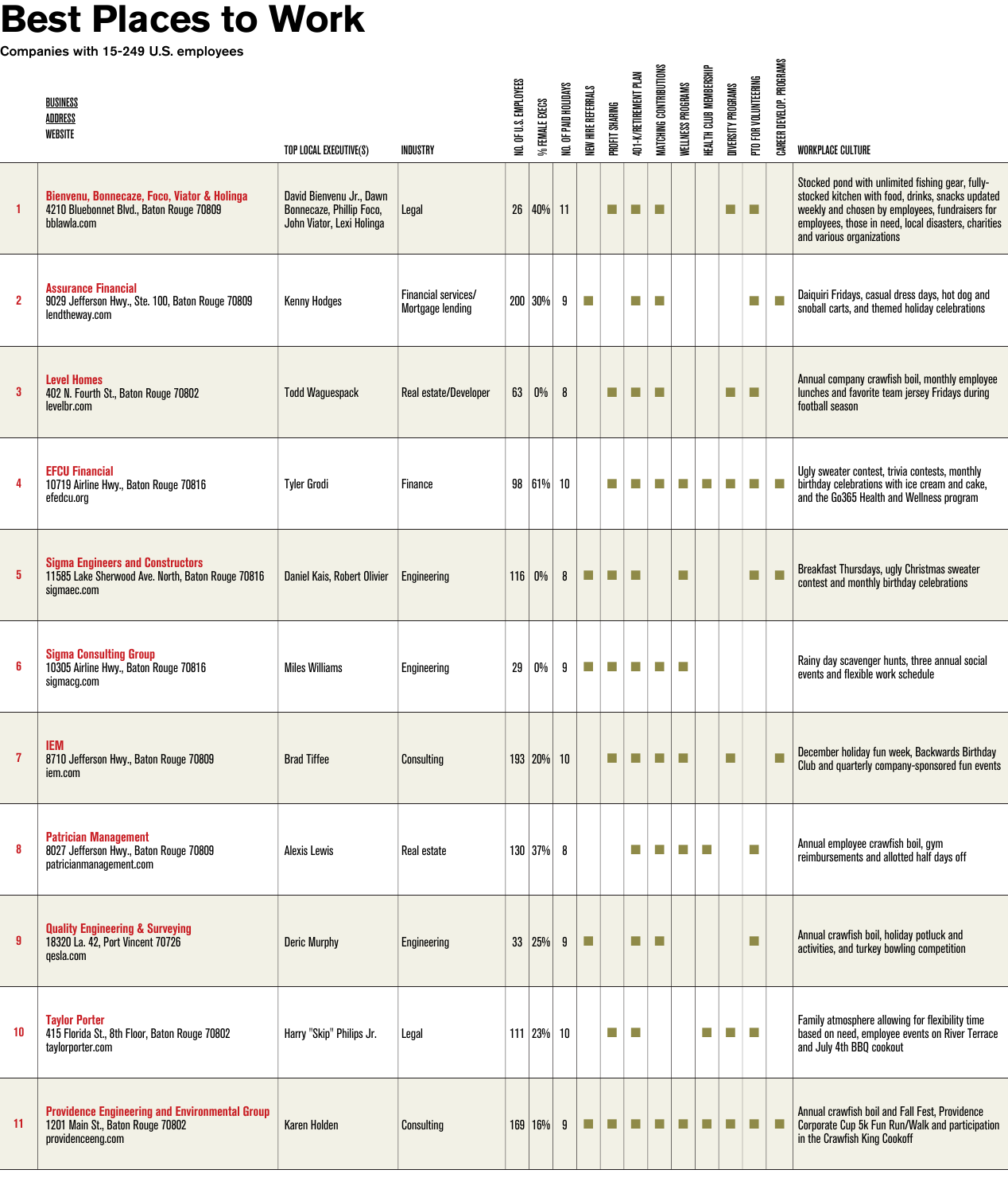| 12 | <b>Pelican State Credit Union</b><br>3232 S. Sherwood Forest Blvd., Baton Rouge 70816<br>pelicanstatecu.com      | <b>Jeffrey Conrad</b>                                                    | <b>Financial services</b>                        |    | 221 60% 14  |                |                             | П  | m.           |    | m.  |    | m. | m. | ×                           | Annual family reunion, employee appreciation<br>picnic and Halloween and Christmas parties                                                                                   |
|----|------------------------------------------------------------------------------------------------------------------|--------------------------------------------------------------------------|--------------------------------------------------|----|-------------|----------------|-----------------------------|----|--------------|----|-----|----|----|----|-----------------------------|------------------------------------------------------------------------------------------------------------------------------------------------------------------------------|
| 13 | <b>AmeriHealth Caritas Louisiana</b><br>10000 Perkins Rowe, Baton Rouge 70810<br>amerihealthcaritasla.com        | <b>Kyle Viator</b>                                                       | Insurance services                               |    | 201 76%     | 9              | п                           |    | п            | п  | п   | ш  | m. | п  | <b>COL</b>                  | Holiday lunches, quarterly birthday parties, casual<br>dress Fridays and jump rope for the American<br><b>Heart Association</b>                                              |
| 14 | <b>Dudley DeBosier Injury Lawyers</b><br>1075 Government St., Baton Rouge 70802<br>dudleydebosier.com            | <b>Chad Dudley, Steven</b><br>DeBosier, James Peltier                    | Legal                                            |    | 121 33%     | 9              | n.                          |    | ×.           | m. |     | m. |    | m, | m.                          | Spinning the prize wheel for birthdays and<br>anniversaries, and seasonal firm parties                                                                                       |
| 15 | <b>Sherman and Balhoff Orthodontics</b><br>8311 Bluebonnet Blvd., Baton Rouge 70810<br>shermanbalhoff.com        | Dr. Steve Sherman, Dr.<br><b>David Balhoff</b>                           | Orthodontic specialists                          | 29 | $0\%$       | $\overline{1}$ |                             |    | ×            |    |     |    |    |    |                             | Four day work week, massage chair and themed<br>dress-up days.                                                                                                               |
| 16 | <b>Hannis T. Bourgeois</b><br>2322 Tremont Drive, Baton Rouge 70809<br>htbcpa.com                                | Monica Zumo                                                              | Accounting                                       |    | 109 50% 10  |                | H.                          | H. | m,           |    | m.  |    |    | n. | ×                           | Snow cone/ice cream days and trivia weeks,<br>catered on-site lunches/meals, backwards<br>birthday celebrations and YoPreaux young<br>professionals initiative group         |
| 17 | <b>Baton Rouge Physical Therapy - Lake</b><br>5222 Brittany Dr., Ste. A, Baton Rouge 70808<br>brptlake.com       | Seth Kaplan, Gus Gutierrez,<br>Greg LeBlanc                              | Health care provider                             |    | 105 40%     | $\overline{1}$ | п                           |    | ш            | п  | a a |    |    | п  | п                           | Company-sponsored sports teams, self defense<br>lessons, disaster relief assistance for flood victims<br>and an annual Halloween costume contest                             |
| 18 | <b>Stuart &amp; Company General Contractors</b><br>4320 Jeffrey Drive, Baton Rouge 70816<br>stuartandcompany.com | Christopher Stuart, Duane<br>Mizell, Tyler Tramonte                      | Construction                                     |    | $35 25\% 9$ |                |                             |    | m.           | m. |     |    |    | m, |                             | Company fishing trip, tailgate for LSU football<br>games and annual crawfish boil                                                                                            |
| 19 | <b>Envoc</b><br>10000 Perkins Rowe, Ste. 220, Baton Rouge 70810<br>envoc.com                                     | Calvin Fabre, Jason<br>Lasseigne                                         | Technology                                       | 25 | $0\%$       | 10             | $\mathcal{L}_{\mathcal{A}}$ | ш  | $\mathbb{Z}$ | ш  | ш   | п  |    | п  | $\mathcal{L}_{\mathcal{A}}$ | Orange Beach condo rental for employees, bring<br>your pet to work day and president-hosted BBQ<br>nights                                                                    |
| 20 | MESH<br>7924 Wrenwood Blvd., Ste. C, Baton Rouge 70809<br>meshbr.com                                             | <b>Taylor Bennett</b>                                                    | <b>Advertisina/Public</b><br>Relations/Marketing |    | 22 50% 10   |                |                             |    | ×.           | m. |     |    |    | H. | n.                          | Movie nights, laser tag, volleyball teams and open<br>houses for new offices and new clients, RAK<br>(randon acts of kindness), birthday celebrations<br>and company retreat |
| 21 | <b>Emergent Method</b><br>200 Laurel St., Ste. 200, Baton Rouge 70801<br>emergentmethod.com                      | <b>Nick Speyrer</b>                                                      | Consulting                                       |    | $15 33\% 7$ |                |                             | ш  |              |    | m.  |    |    | п  | п                           | Monthly companywide happy hours, annual<br>holiday party and Apple watches for all employees                                                                                 |
| 22 | <b>MAPP</b><br>344 Third St., Baton Rouge 70801<br>mappbuilt.com                                                 | <b>Michael Polito</b>                                                    | Construction                                     |    | $107$ 34%   | 8              | n.                          |    | ×.           | ×. |     |    |    |    | H                           | LSU home game tailgates, fantasy football league,<br>monthly fun day and daiguiri Fridays                                                                                    |
| 23 | <b>The Pangburn Group</b><br>301 Major Parkway, New Roads 70760<br>pangburngroup.com                             | <b>Brian Pangburn</b>                                                    | <b>Financial services</b>                        |    | 52   25%    | 9              | п                           |    | ш            |    | a.  |    | ×. | п  | a.                          | Annual seafood boil, Halloween costume contest<br>and pizza party and a "Biggest Loser" challenge                                                                            |
| 24 | <b>ShoppersChoice.com</b><br>8151 Airline Hwy., Baton Rouge 70815<br>shopperschoice.com                          | Michael Hackley, Ladina<br>Hackley, Rusty Cogan,<br><b>Corey Tisdale</b> | E-commerce/Retail                                |    | 168   29%   | 6              | m.                          |    | п            | T. | T.  |    |    | m, | $\mathcal{L}_{\mathcal{A}}$ | Free company UBER service, paid time grilling<br>(PTG) and Friday after hour in-house social<br>gatherings                                                                   |